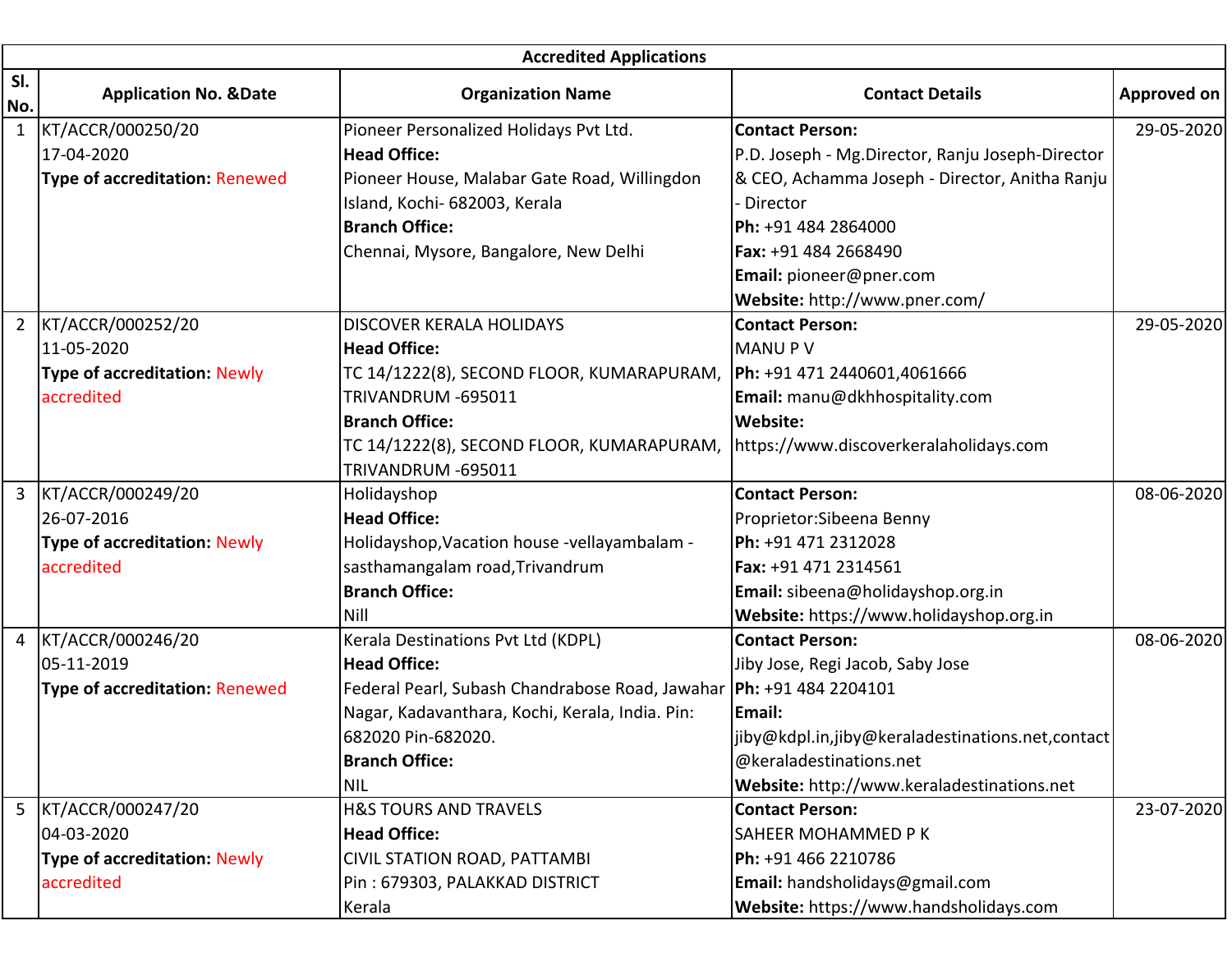| 6 KT/ACCR/000253/20                   | ATHENA TRAVELS (INDIA) PVT.LTD                     | <b>Contact Person:</b>                       | 23-07-2020 |
|---------------------------------------|----------------------------------------------------|----------------------------------------------|------------|
| 02-05-2020                            | <b>Head Office:</b>                                | MARIYAMMA JOSE MANAGING DIRECTOR,            |            |
| <b>Type of accreditation: Newly</b>   | 39/3548, RUKIYABAGH, M.G.ROAD, RAVIPURAM,          | 30 YRS EXPERIENCE IN THE FIELD OF TRAVEL AND |            |
| accredited                            | <b>COCHIN - 682016</b>                             | <b>TOURISM</b>                               |            |
|                                       | <b>Branch Office:</b>                              | <b>SHAJI OSEPH DIRECTOR</b>                  |            |
|                                       | <b>NA</b>                                          | Ph: 04842359082,2358636                      |            |
|                                       |                                                    | Email: info@atheenagroup.com                 |            |
|                                       |                                                    | Website: https://www.atheenagroup.com        |            |
| 7 KT/ACCR/000261/20                   | <b>BeachWood Holidays</b>                          | <b>Contact Person:</b>                       | 31-12-2020 |
| 16-05-2016                            | <b>Head Office:</b>                                | Ted Tony Tom                                 |            |
| <b>Type of accreditation: Newly</b>   | Cyber Square, Near TCS main gate, Attinkuzhy,      | Ph: +91 471 4000125                          |            |
| accredited                            | Kazhakuttom. Trivandrum-695582                     | Email: ted@beachwood.in                      |            |
|                                       |                                                    | Website: https://www.beachwood.in            |            |
| 8 KT/ACCR/000243/20                   | <b>GOLDEN PALACE TRAVELS &amp; TOURS PVT. LTD.</b> | <b>Contact Person:</b>                       | 31-12-2020 |
| 05-03-2020                            | <b>Head Office:</b>                                | DIRECTORS MR.SYEDKANNU ANWAR SADATH          |            |
| <b>Type of accreditation: Newly</b>   | 17/1586 b3(41/340), MASS TOWER, GROUND             | MR.ABDUL SATHAR                              |            |
| accredited                            | FLOOR, BEHIND ARYA SAMAJ MANDIR, RAM               | Ph: +91 495 2726868, 4043388                 |            |
|                                       | MOHAN ROAD, CALICUT - 673 004                      | Email: mail@goldenpalacetours.com            |            |
|                                       |                                                    | Website: https://www.goldenpalacetours.com   |            |
|                                       |                                                    |                                              |            |
| 9 KT/ACCR/000258/20                   | Gateway Malabar Holidays P(Ltd)                    | <b>Contact Person:</b>                       | 31-12-2020 |
| 06-03-2020                            | <b>Head Office:</b>                                | Jihad Husain                                 |            |
| <b>Type of accreditation: Renewed</b> | Gateway Malabar Holidays (pvt.) Ltd 33/2402 -K,    | Mohammed Hussain P.K                         |            |
|                                       | IInd floor, Thirunilath Buildings, Geethanjali, NH | Ph: + 91 484 4055500                         |            |
|                                       | 47 Bypass, Vytilla, Kochi, Kerala - 682032         | Email: sandeep@gatewaymalabar.com            |            |
|                                       | <b>Branch Office:</b>                              | Website: https://www.gatewaymalabar.com      |            |
|                                       | Gateway Malabar Holidays (pvt.) Ltd 2nd Floor,     |                                              |            |
|                                       | NH Building, NH 17 Byepass, Ramanattukara          |                                              |            |
|                                       | Calicut - 673633 Kerala, India.                    |                                              |            |
| 10 KT/ACCR/000257/20                  | <b>SKYWAYS HOLIDAYS PVTLTD</b>                     | <b>Contact Person:</b>                       | 31-12-2020 |
| 13-03-2020                            | <b>Head Office:</b>                                | Shaji M Mathew                               |            |
| <b>Type of accreditation: Newly</b>   | Skyways Building, Pottakuzhy                       | Ph: +91 471 2558781, 2558782, 2558783        |            |
| accredited                            | Pattom PO, Trivandrum- 695004                      | Email: tour@skywaysholidays.com              |            |
|                                       | <b>Branch Office:</b>                              | Website: http://skywaysholidays.com          |            |
|                                       | <b>NA</b>                                          |                                              |            |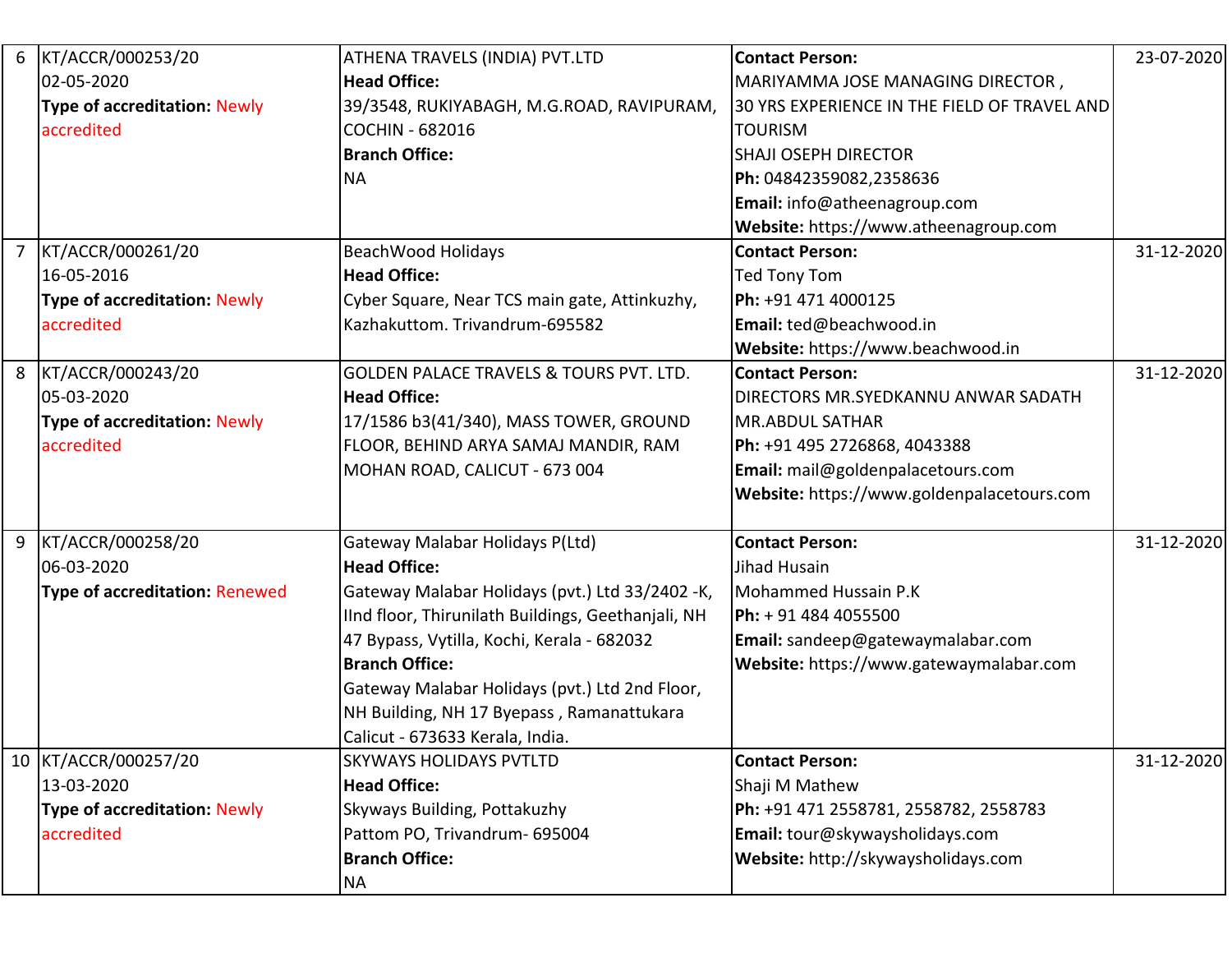| 11 KT/ACCR/000256/20                  | KERALA AMAZING HOLIDAYS PVT LTD          | <b>Contact Person:</b>                       | 31-12-2020 |
|---------------------------------------|------------------------------------------|----------------------------------------------|------------|
| 22-06-2020                            | <b>Head Office:</b>                      | DHANESH MS-MANAGING DIRECTOR                 |            |
| <b>Type of accreditation: Newly</b>   | 1ST FLOOR, ERAKKATH BUILDING, SUB JAIL   | Ph: +91 8138056786, 8138038786               |            |
| accredited                            | ROAD, ALUVA-683101, ERNAKULAM, KERALA    | Email: amazingholidayskerala@gmail.com       |            |
|                                       |                                          | Website: http://amazingholidayskerala.com/   |            |
| 12 KT/ACCR/000260/20                  | KADUNA HOSPITALITY PVT LTD               | <b>Contact Person:</b>                       | 31-12-2020 |
| 30-09-2020                            | <b>Head Office:</b>                      | Mr. Jacob Cherian                            |            |
| <b>Type of accreditation: Newly</b>   | CHIRAMEL BUILDING SREEKANDATH            | Ph: +91 484 6612400                          |            |
| accredited                            | ROAD, COCHIN-682016                      | <b>Email:</b> jacob@keralaholidaymart.com    |            |
|                                       |                                          | Website: http://www.keralaholidaymart.com    |            |
| 13 KT/ACCR/000262/20                  | MATHEW VOYAGES PVT LTD                   | <b>Contact Person:</b>                       | 31-12-2020 |
| 21-10-2020                            | <b>Head Office:</b>                      | 1.AYYANKERIL Mathew THAMBI                   |            |
| <b>Type of accreditation: Newly</b>   | 24/349A, Temple Road                     | 2.AYYANKERIL Darshana THAMBI                 |            |
| accredited                            | Thiruvankulam PO, Ernakulam Dist         | Ph: +91 484 2740266                          |            |
|                                       | <b>Kerala 682314</b>                     | <b>Email:</b> mathew@indiawithmathew.com     |            |
|                                       | <b>Branch Office:</b>                    | Website: https://www.lindeavecmathew.com     |            |
|                                       | <b>NA</b>                                |                                              |            |
| 14 KT/ACCR/000267/20                  | <b>FORTEX TRAVEL</b>                     | <b>Contact Person:</b>                       | 15-02-2021 |
| 08-11-2020                            | <b>Head Office:</b>                      | Mrs. Limy Johnson Manish (Managing Partner), |            |
| <b>Type of accreditation: Renewed</b> | 9/867 E, Puzhamangalath, Pandikudy Road, | Mr. Johnson Manish (Partner)                 |            |
|                                       | Cochin – 682002, Kerala, India           | Ph: +91 484 2229444                          |            |
|                                       | <b>Branch Office:</b>                    | <b>Fax: +91 484 2229444</b>                  |            |
|                                       | N.A                                      | Email: manish@fortextravel.com               |            |
|                                       |                                          | Website: http://www.fortextravel.com         |            |
| 15 KT/ACCR/000265/20                  | <b>MANGALAM TRAVEL &amp; TOURS</b>       | <b>Contact Person:</b>                       | 15-02-2021 |
| 20-11-2020                            | <b>Head Office:</b>                      | <b>JESU AMIRTHAM</b>                         |            |
| <b>Type of accreditation: Renewed</b> | 5 & 6, FIRST FLOOR,                      | <b>SAHAYA RAJ</b>                            |            |
|                                       | OUR TOWER, VELLAYAMBALAM,                | <b>EDWIN</b>                                 |            |
|                                       | TRIVANDRUM-10                            | Ph: +91 471 4078400                          |            |
|                                       | <b>Branch Office:</b>                    | <b>Email:</b> gm@mangalamtravel.com          |            |
|                                       | <b>MANGALAM TRAVEL &amp; TOURS,</b>      | Website: https://mangalamtravel.com          |            |
|                                       | VEPPAMOODU JN,                           |                                              |            |
|                                       | NAGERCOIL, TAMILNADU                     |                                              |            |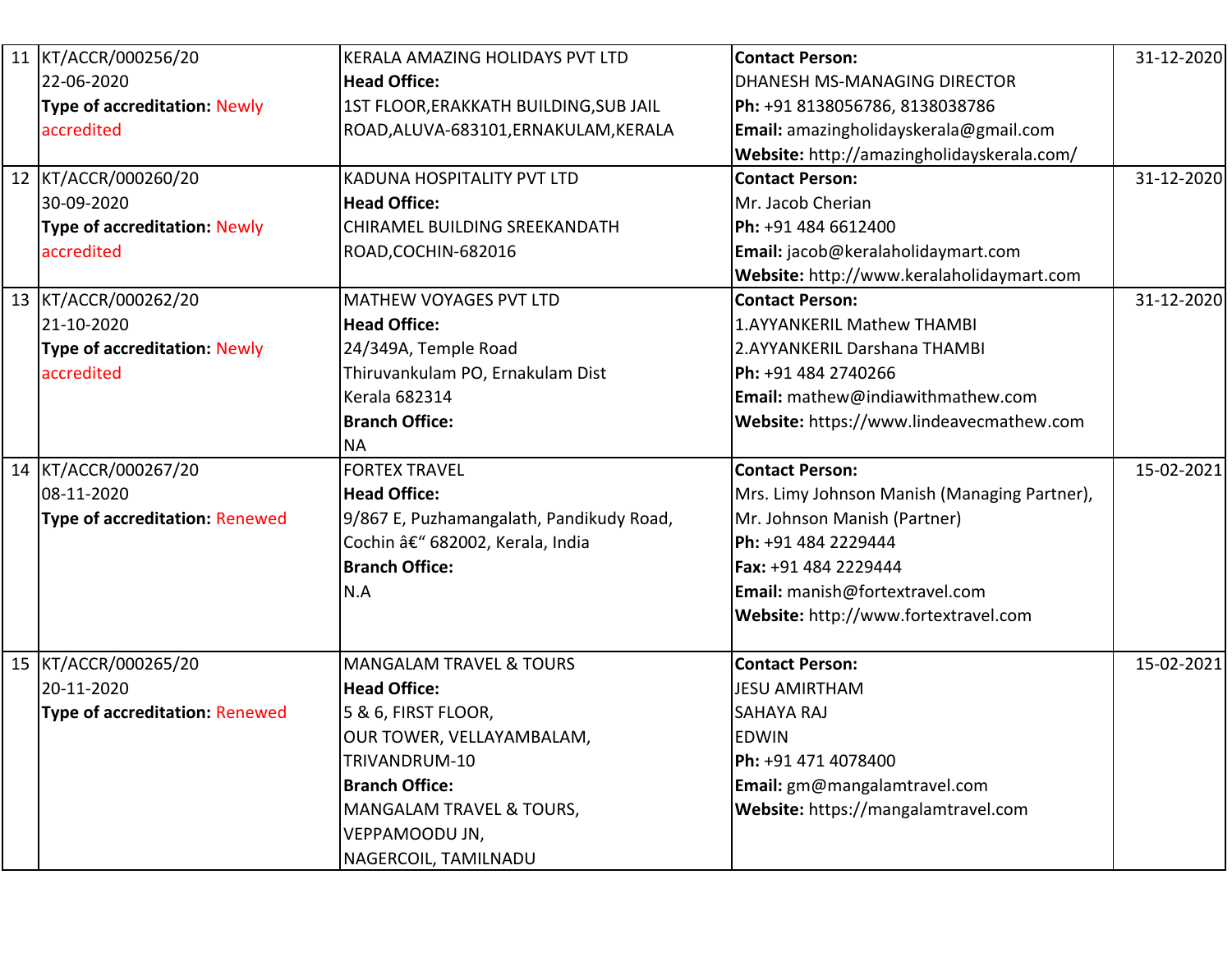| 16 KT/ACCR/000264/20                  | KSA Tours & Travels Pvt Ltd                   | <b>Contact Person:</b>                        | 15-02-2021 |
|---------------------------------------|-----------------------------------------------|-----------------------------------------------|------------|
| 28-11-2020                            | <b>Head Office:</b>                           | Mr. K M Shamsudheen                           |            |
| <b>Type of accreditation: Renewed</b> | 31/345 A, Kattithara Building, Paradise Road, | Ph: +91 484 4047770                           |            |
|                                       | Janatha Jn, Vytilla                           | Email: mail@ksa.co.in                         |            |
|                                       |                                               | Website: http://www.ksa.co.in                 |            |
| 17 KT/ACCR/000269/21                  | Intersight Tours & Travels Pvt Ltd.           | <b>Contact Person:</b>                        | 15-02-2021 |
| 15-01-2021                            | <b>Head Office:</b>                           | Mr. Abraham George                            |            |
| <b>Type of accreditation: Renewed</b> | Anna Building, N H Bypass Road                | Mr. Chummar Simon                             |            |
|                                       | Thykoodam, Vyttila                            | Ph: +91 484 4056222                           |            |
|                                       | Cochin 682019                                 | Fax: +91 484 2389022                          |            |
|                                       | Kerala, India                                 | Email: md@intersight.in                       |            |
|                                       | <b>Branch Office:</b>                         | Website: https://www.intersighttours.com      |            |
|                                       | N.A.                                          |                                               |            |
| 18 KT/ACCR/000266/20                  | ORIZON HOLIDAYS PRIVATE LIMITED               | <b>Contact Person:</b>                        | 12-03-2021 |
| 29-05-2020                            | <b>Head Office:</b>                           | BIJU POTTEKKAD, S/o Balakrishnan, 9D Mansions |            |
| <b>Type of accreditation: Renewed</b> | A69, ELANKOM GARDENS, VELLAYAMBALAM,          | Gayathri Appartment, Pallimukku, Peyad.P.O    |            |
|                                       | TRIVANDRUM-695010                             | Ph: +91 471 4852121                           |            |
|                                       | <b>Branch Office:</b>                         | Email: info@orizonholidays.com                |            |
|                                       | COCHIN, PRA-106, KALAVATH CROSS               | Website: https://www.orizonholidays.com       |            |
|                                       | ROAD, OPP.ERNAKULAM MEDICAL                   |                                               |            |
|                                       | CENTRE, COCHIN, KERALA, 685025                |                                               |            |
| 19 KT/ACCR/000273/21                  | Kerala Holidays Pvt Ltd                       | <b>Contact Person:</b>                        | 12-03-2021 |
| 15-01-2021                            | <b>Head Office:</b>                           | Mr. Abraham George Mr. Jacob Mathew           |            |
| <b>Type of accreditation: Renewed</b> | CC-29 / 1706 G, Christa Sangam Building       | Ph: +91 484 2704501                           |            |
|                                       | 2nd Floor, Above Bread World                  | Fax: +91 484 2389022                          |            |
|                                       | N H Bypass, Thykoodam                         | Email: thomas@keralaholidays.com              |            |
|                                       | Vyttila, Cochin 682019, Kerala                | Website: https://www.keralaholidays.com       |            |
|                                       | <b>Branch Office:</b>                         |                                               |            |
|                                       | <b>NA</b>                                     |                                               |            |
| 20 KT/ACCR/000270/21                  | <b>Great Escapes</b>                          | <b>Contact Person:</b>                        | 12-03-2021 |
| 21-01-2021                            | <b>Head Office:</b>                           | <b>SAJIMON JOSE</b>                           |            |
| <b>Type of accreditation: Renewed</b> | 126, 1ST FLOOR, DD VYAPAR BHAVAN,             | Ph: 0484-4000547                              |            |
|                                       | KADAVANTHARA, COCHIN - 682 020 KERALA         | <b>Email:</b> mail@greatindiantours.com       |            |
|                                       | <b>Branch Office:</b>                         | Website: https://www.greatindiantours.com     |            |
|                                       | <b>NIL</b>                                    |                                               |            |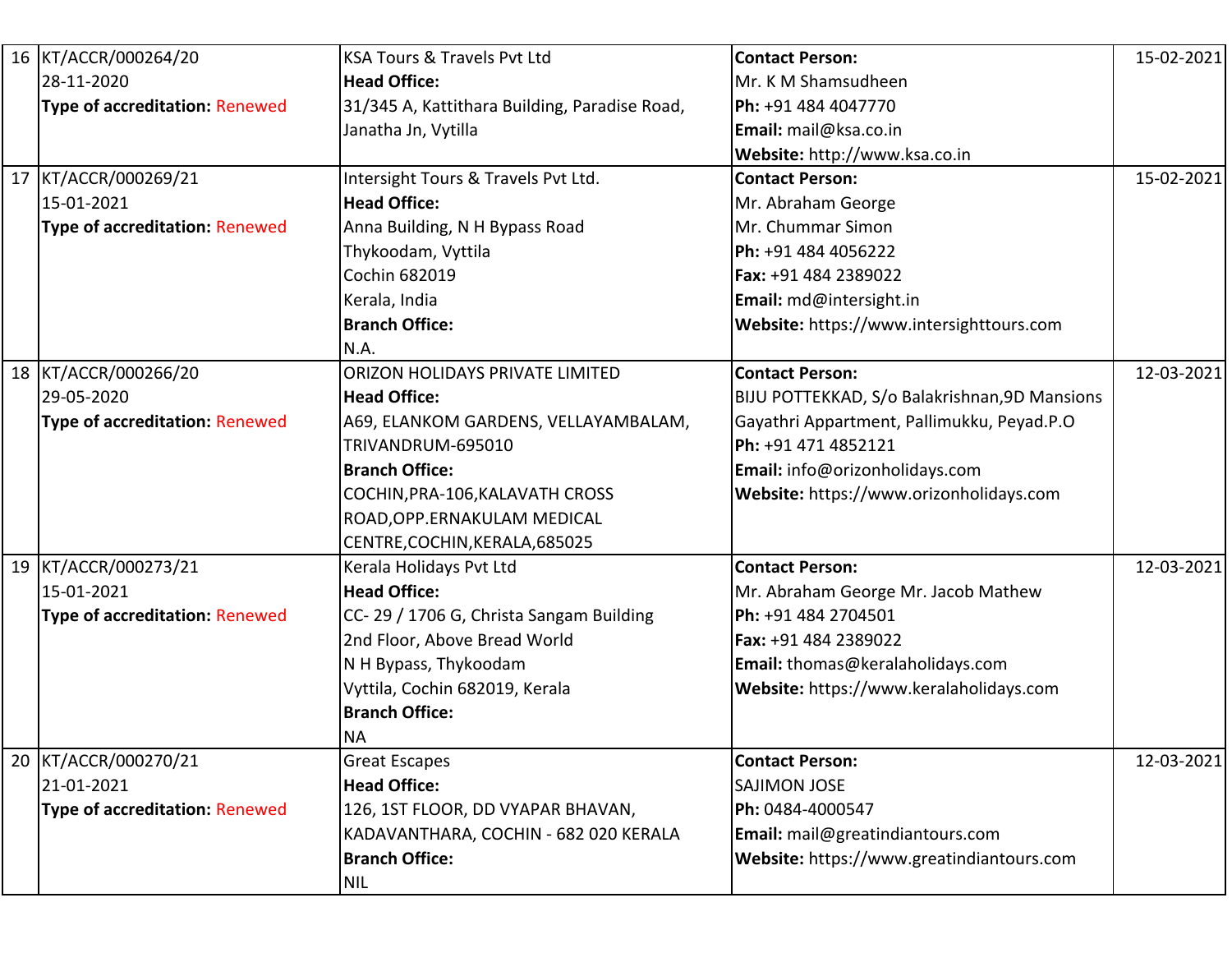| 21 KT/ACCR/000271/21                  | SPICELAND HOLIDAYS & ENTERTAINMENTS PVT          | <b>Contact Person:</b>                      | 12-03-2021 |
|---------------------------------------|--------------------------------------------------|---------------------------------------------|------------|
| 20-02-2021                            | LTD                                              | Riyaz U C                                   |            |
| <b>Type of accreditation: Newly</b>   | <b>Head Office:</b>                              | Ph: +91 484 2361111                         |            |
| accredited                            | SA Road, Elamkulam, Junction, Kadavanthra,       | Email: riyaz@spicelandholidays.com          |            |
|                                       | Kochi, Kerala 682020                             | Website: https://www.spicelandholidays.com/ |            |
|                                       | Cochin Tours & Travels Pvt Ltd                   | <b>Contact Person:</b>                      | 23-03-2021 |
| 22 KT/ACCR/000148/17<br>02-01-2017    | <b>Head Office:</b>                              |                                             |            |
|                                       |                                                  | MR. K N SHASTRY                             |            |
| <b>Type of accreditation: Newly</b>   | G-308 1ST FLOOR, PANAMPILLY AVENUE               | <b>MRS.LALITHA SHASTRY</b>                  |            |
| accredited                            | COCHIN-682036                                    | Ph: +91 7558815551                          |            |
|                                       | <b>Branch Office:</b>                            | Fax: 7558815551                             |            |
|                                       | nil                                              | Email: tours@newalliedtour.net              |            |
|                                       |                                                  | Website: https://www.newalliedtour.net      |            |
| 23 KT/ACCR/000191/18                  | <b>Muziris Heritage - Day Tours</b>              | <b>Contact Person:</b>                      | 23-03-2021 |
| 28-01-2017                            | <b>Head Office:</b>                              | Lijo Jose                                   |            |
| <b>Type of accreditation: Newly</b>   | Muziris Heritage - Day Tours                     | <b>CA JOSE</b>                              |            |
| accredited                            | Door NO 8/340 B                                  | Ph: +91 9846249482                          |            |
|                                       | Thiruvanchikulam                                 | Fax: 9846249482                             |            |
|                                       | Kodungallur, Thrissur                            | Email: mail@muzirisheritagetourism.com      |            |
|                                       | Kerala                                           | Website: https://www.tourwithlijo.com       |            |
| 24 KT/ACCR/000274/21                  | <b>Cosmos Tours &amp; Travels</b>                | <b>Contact Person:</b>                      | 23-03-2021 |
| 05-10-2020                            | <b>Head Office:</b>                              | P.S. Chandrasenan                           |            |
| <b>Type of accreditation: Newly</b>   | AMRA-23, Karali Road, Chackai, Pettah.P.O,       | Ph: +91 471 2503111, 2503222                |            |
| accredited                            | <b>Trivandrum</b>                                | Email: info@cosmoskerala.com                |            |
|                                       | <b>Branch Office:</b>                            | Website: https://www.cosmoskerala.com       |            |
|                                       | <b>NA</b>                                        |                                             |            |
| 25 KT/ACCR/000272/21                  | <b>INTERSIGHT HOLIDAYS (P) LTD</b>               | <b>Contact Person:</b>                      | 23-03-2021 |
| 21-01-2021                            | <b>Head Office:</b>                              | Abraham George Selin Abraham Chummar        |            |
| <b>Type of accreditation: Renewed</b> | 1st Floor, Anna Building, N H Bypass, Thykoodam, | Simon V J Antony Jacob Mathew               |            |
|                                       | Vyttila, Cochin - 682019                         | Ph: +91 484 4056211                         |            |
|                                       | <b>Branch Office:</b>                            | Fax: +91 484 2389022                        |            |
|                                       | N <sub>A</sub>                                   | Email: thomas@intersight.in                 |            |
|                                       |                                                  | Website: http://www.intersightholidays.com  |            |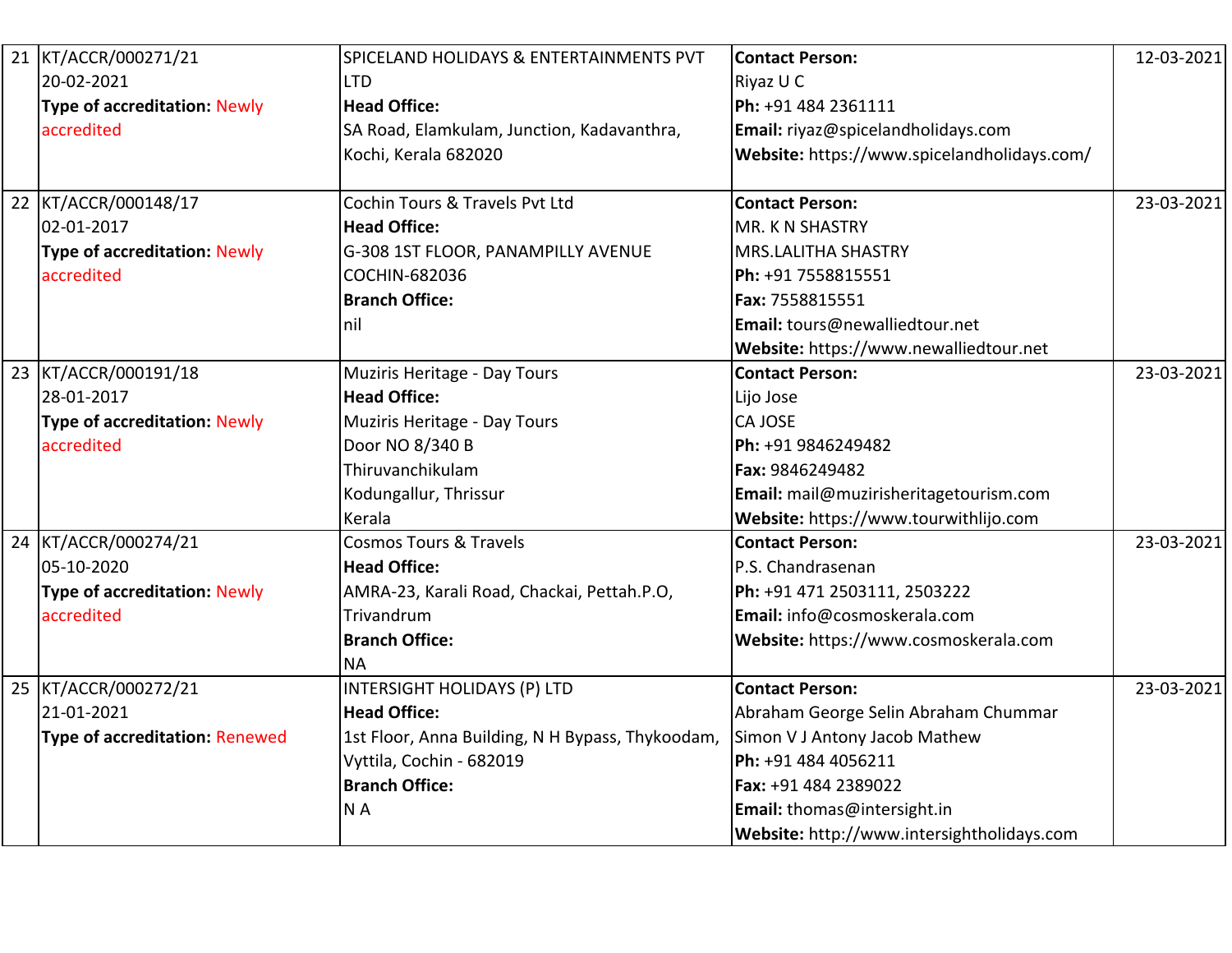| 26 KT/ACCR/000275/21                  | <b>Marvel Tours</b>                                                     | <b>Contact Person:</b>                        | 23-03-2021 |
|---------------------------------------|-------------------------------------------------------------------------|-----------------------------------------------|------------|
| 02-03-2021                            | <b>Head Office:</b>                                                     | Sejoe Jose, Jose .P. Joseph, Mariamma Jose,   |            |
| <b>Type of accreditation: Newly</b>   | Earthen Cube, Bund Road, Off NH By pass,                                | Diya Sejoe                                    |            |
| accredited                            | Ernakulam                                                               | Ph: +91 484 2707130                           |            |
|                                       |                                                                         | Email: sejoe@marveltours.in                   |            |
|                                       |                                                                         | Website: https://www.marveltours.in/          |            |
| 27 KT/ACCR/000242/20                  | Inselberg Hospitality Pvt. Ltd.                                         | <b>Contact Person:</b>                        | 20-10-2021 |
| 22-10-2018                            | <b>Head Office:</b>                                                     | Ayyappankutty C.S (Managing Director)         |            |
| <b>Type of accreditation: Newly</b>   | 2nd Floor, Green Galaxy Tower, Raheem                                   | Anshine Thomas (Director)                     |            |
| accredited                            | Memorial Road, Sulthan Bathery, Wayanad, Kerala Linson Darly (Director) |                                               |            |
|                                       | – 673592                                                                | Martin Kuriakose (Director)                   |            |
|                                       |                                                                         | Sarath Baby (Director)                        |            |
|                                       |                                                                         | Ph: +91 4936 224222                           |            |
|                                       |                                                                         | Email: inselberghospitality@gmail.com         |            |
|                                       |                                                                         | Website: https://www.inselberghospitality.com |            |
|                                       |                                                                         |                                               |            |
| 28 KT/ACCR/000280/21                  | THE GREAT INDIA TOUR CO. PVT LTD.                                       | <b>Contact Person:</b>                        | 20-10-2021 |
| 10-01-2020                            | <b>Head Office:</b>                                                     | Mr E M Najeeb                                 |            |
| <b>Type of accreditation: Renewed</b> | Ground Floor,                                                           | Mr Ross Masood Padiyath                       |            |
|                                       | New corporation Building,                                               | Mr Iqbal Elias                                |            |
|                                       | Palayam, Thiruvananthapuram: 695033,                                    | Ph: +91 471 3011500                           |            |
|                                       | Kerala, India                                                           | Fax: +91 471 2323900                          |            |
|                                       | <b>Branch Office:</b>                                                   | Email: holidays@gitctour.com                  |            |
|                                       | The Great India Tour Company Pvt Ltd                                    | Website: https://www.gitc.travel              |            |
|                                       | G 237, 08th Cross, K C Joseph Road, Panampilly                          |                                               |            |
|                                       | Nagar, Cochin - 682036                                                  |                                               |            |
| 29 KT/ACCR/000274/21                  | Cosima Travel & Trade Links Pvt Ltd                                     | <b>Contact Person:</b>                        | 20-10-2021 |
| 08-02-2021                            | <b>Head Office:</b>                                                     | K.Sebastian, K.M.Mujeeb                       |            |
| Type of accreditation: Renewed        | 2nd Floor, Penta Square MG Road, Cochin Kerala -   Ph: +91 484 2364351  |                                               |            |
|                                       | 682035                                                                  | Fax: +91 484 23707492                         |            |
|                                       | <b>Branch Office:</b>                                                   | Email: sebastian@cosimaholidaysindia.com      |            |
|                                       | Cosima Travel & Trade Links Pvt Ltd 4th Floor,                          | Website: http://www.cosimaholidaysindia.com   |            |
|                                       | Saran Chambers Vellaymbalam, Trivandrum                                 |                                               |            |
|                                       | Kerala - 695 010                                                        |                                               |            |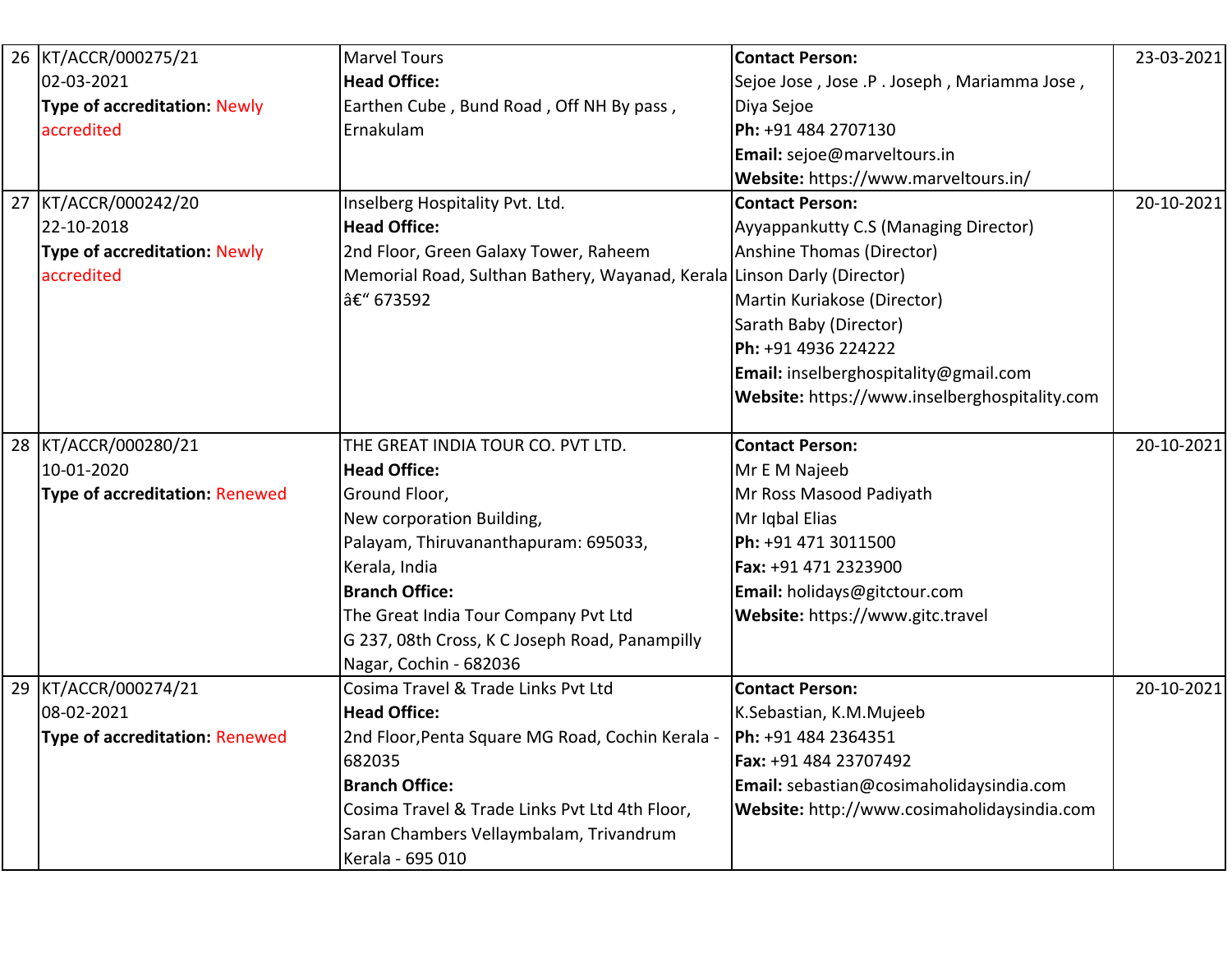| 30 KT/ACCR/000276/21                  | Dravidian Trails Holidays Pvt. Ltd.            | <b>Contact Person:</b>                   | 20-10-2021 |
|---------------------------------------|------------------------------------------------|------------------------------------------|------------|
| 23-03-2021                            | <b>Head Office:</b>                            | Swaminathan Sitaraman Annapoorani        |            |
| <b>Type of accreditation: Renewed</b> | 1st Floor Mynakam Arcade, opp. Oxford business | Swaminathan                              |            |
|                                       | centre, Sreekandath Road, Ravipuram, Cochin    | Ph: +91 484 4060601, 4060602, 4060604    |            |
|                                       | 682016                                         | Fax: +91 484 4060607                     |            |
|                                       | <b>Branch Office:</b>                          | Email: swami@dravidiantrails.in          |            |
|                                       | Nil                                            | Website: https://dravidiantrails.in/     |            |
| 31 KT/ACCR/000279/21                  | <b>SCENIC HOLIDAYS</b>                         | <b>Contact Person:</b>                   | 20-10-2021 |
| 10-05-2021                            | <b>Head Office:</b>                            | 1.Mr.PRAJITH.K.D                         |            |
| <b>Type of accreditation: Renewed</b> | <b>SCENIC HOLIDAYS</b>                         | 2.SREELATHA.E.S                          |            |
|                                       | 49/842 A, KANIYAMPUZHA ROAD                    | Ph: + 91 9847157744                      |            |
|                                       | <b>NEAR HOTEL MERMAID</b>                      | Fax: Nil                                 |            |
|                                       | <b>VYTTILA PO</b>                              | Email: holidaysscenic@gmail.com          |            |
|                                       | KOCHI-682019                                   | Website: http://www.scenicholidays.in/   |            |
|                                       | <b>Branch Office:</b>                          |                                          |            |
|                                       | N/A                                            |                                          |            |
| 32 KT/ACCR/000234/19                  | <b>TRAVEL HOUSE</b>                            | <b>Contact Person:</b>                   | 28-02-2022 |
| 31-07-2019                            | <b>Head Office:</b>                            | 1.USAFALI.K.P(MANAGING PARTNER)          |            |
| <b>Type of accreditation: Newly</b>   | 10/42, EZHUR ROAD, TIRUR-676101                | 2.SAJINA(PARTNER)                        |            |
| accredited                            | MALAPPURAM DIST.                               | Ph: +91 494 2988888, 2426560             |            |
|                                       | <b>Branch Office:</b>                          | Fax: +91 494 2423105                     |            |
|                                       | <b>NIL</b>                                     | Email: manager@travelhouse.co            |            |
|                                       |                                                | Website: https://www.travelhouse.co      |            |
| 33 KT/ACCR/000280/21                  | Sun International Tours and Travels            | <b>Contact Person:</b>                   | 28-02-2022 |
| 15-05-2021                            | <b>Head Office:</b>                            | Rahim S                                  |            |
| <b>Type of accreditation: Renewed</b> | Shop no. 16, Sri Narasimhavilasam Shopping     | Ph: +91 471 2334536, 4077222             |            |
|                                       | Complex, Opp. YMCA, Statue,                    | Email: tvmsunintl@gmail.com              |            |
|                                       | Trivandrum - 695001.                           | Website: https://www.sundestinations.org |            |
|                                       | <b>Branch Office:</b>                          |                                          |            |
|                                       | First Floor, Cisons Complex, Montieth          |                                          |            |
|                                       | Road, Egmore, Chennai - 600008. T. Nadu.       |                                          |            |
|                                       | No. 1, Dindugal Road, Near Vignesh Hotel,      |                                          |            |
|                                       | Trichy, T. Nadu - 620001.                      |                                          |            |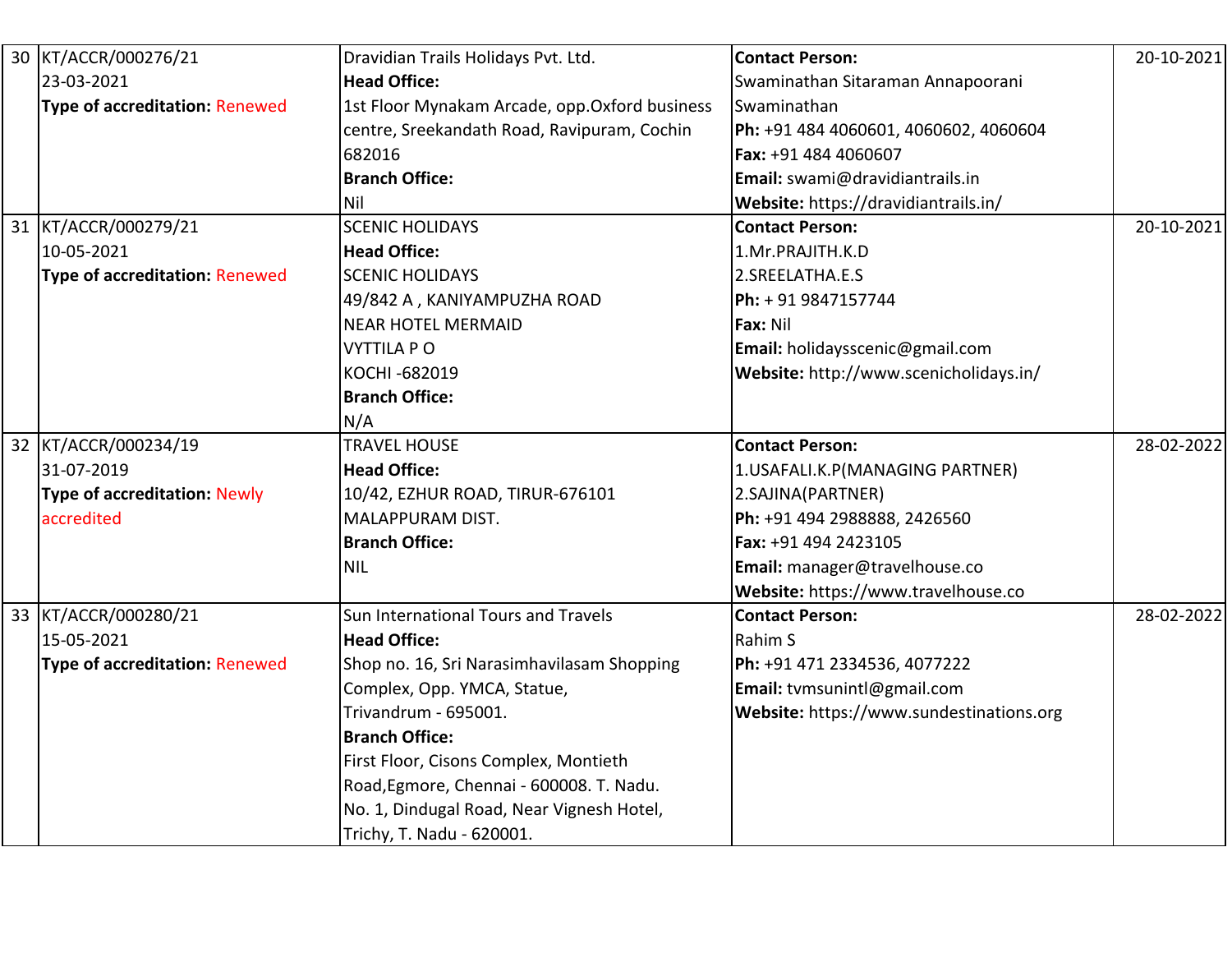| KT/ACCR/000283/21                     | Fortune Destination Management India Private    | <b>Contact Person:</b>                    | 28-02-2022 |
|---------------------------------------|-------------------------------------------------|-------------------------------------------|------------|
| 06-10-2021                            | Limited                                         | <b>Bastin Joseph</b>                      |            |
| <b>Type of accreditation: Newly</b>   | <b>Head Office:</b>                             | Vinod Venugopal                           |            |
| accredited                            | 1st Floor, Mannamthara Tower, Paramara Road,    | Solvi Vincent                             |            |
|                                       | Ernakulam North, Cochin, India 682018           | Sindu Nair                                |            |
|                                       | <b>Branch Office:</b>                           | Ph: +91 484 4020030                       |            |
|                                       | Thiruvananthapuram                              | <b>Email:</b> info@fortunetours.in        |            |
|                                       | 2nd Floor, ANNAS Arcade, Spencer Jn., M G Road, | Website: https://fortunetours.in/         |            |
|                                       | Thiruvananthapuram 695001                       |                                           |            |
|                                       | Kannur                                          |                                           |            |
|                                       | 1st Floor, Umbai Tower, Opp. Training School,   |                                           |            |
|                                       | Thalassery Road, Kannur 670002                  |                                           |            |
| 35 KT/ACCR/000285/21                  | <b>SEASONAL TRIP</b>                            | <b>Contact Person:</b>                    | 28-02-2022 |
| 15-11-2021                            | <b>Head Office:</b>                             | <b>SAM SREEDHARAN</b>                     |            |
| <b>Type of accreditation: Renewed</b> | 55/1435, S.A Road                               | <b>RACHEL MICHAEL</b>                     |            |
|                                       | KADAVANTHRA, KOCHI-682020                       | Ph: +91 484 4073333                       |            |
|                                       | <b>KERALA</b>                                   | Email: mail@seasonaltrip.com              |            |
|                                       |                                                 | Website: http://www.seasonaltrip.com      |            |
| 36 KT/ACCR/000289/21                  | <b>WORLD AIR HOLIDAYS</b>                       | <b>Contact Person:</b>                    | 28-02-2022 |
| 21-11-2021                            | <b>Head Office:</b>                             | <b>NISAR KI</b>                           |            |
| <b>Type of accreditation: Renewed</b> | 2/446 EDAPPAL ROAD TRITHALA 679534,KERALA       | Ph: +91 466 2270828                       |            |
|                                       | <b>Branch Office:</b>                           | Email: nisar@worldairholidays.com         |            |
|                                       | <b>NIL</b>                                      | Website: https://www.worldairholidays.com |            |
| 37 KT/ACCR/000290/21                  | ALHIND TOURS AND TRAVELS PVT LTD                | <b>Contact Person:</b>                    | 28-02-2022 |
| 06-12-2021                            | <b>Head Office:</b>                             | P V VALSARAJ,                             |            |
| <b>Type of accreditation: Renewed</b> | ALHIND TOURS AND TRAVELS PVT LTD                | T MOHAMMED HARIS                          |            |
|                                       | <b>MARKAS COMPLEX MAVOOR ROAD</b>               | Ph: +91 471 2727575                       |            |
|                                       | KOZHIKODE KERALA 673004                         | Fax: +91 495 2724505                      |            |
|                                       |                                                 | Email: vinayan@alhindonline.com           |            |
|                                       |                                                 | Website: https://www.alhind.com           |            |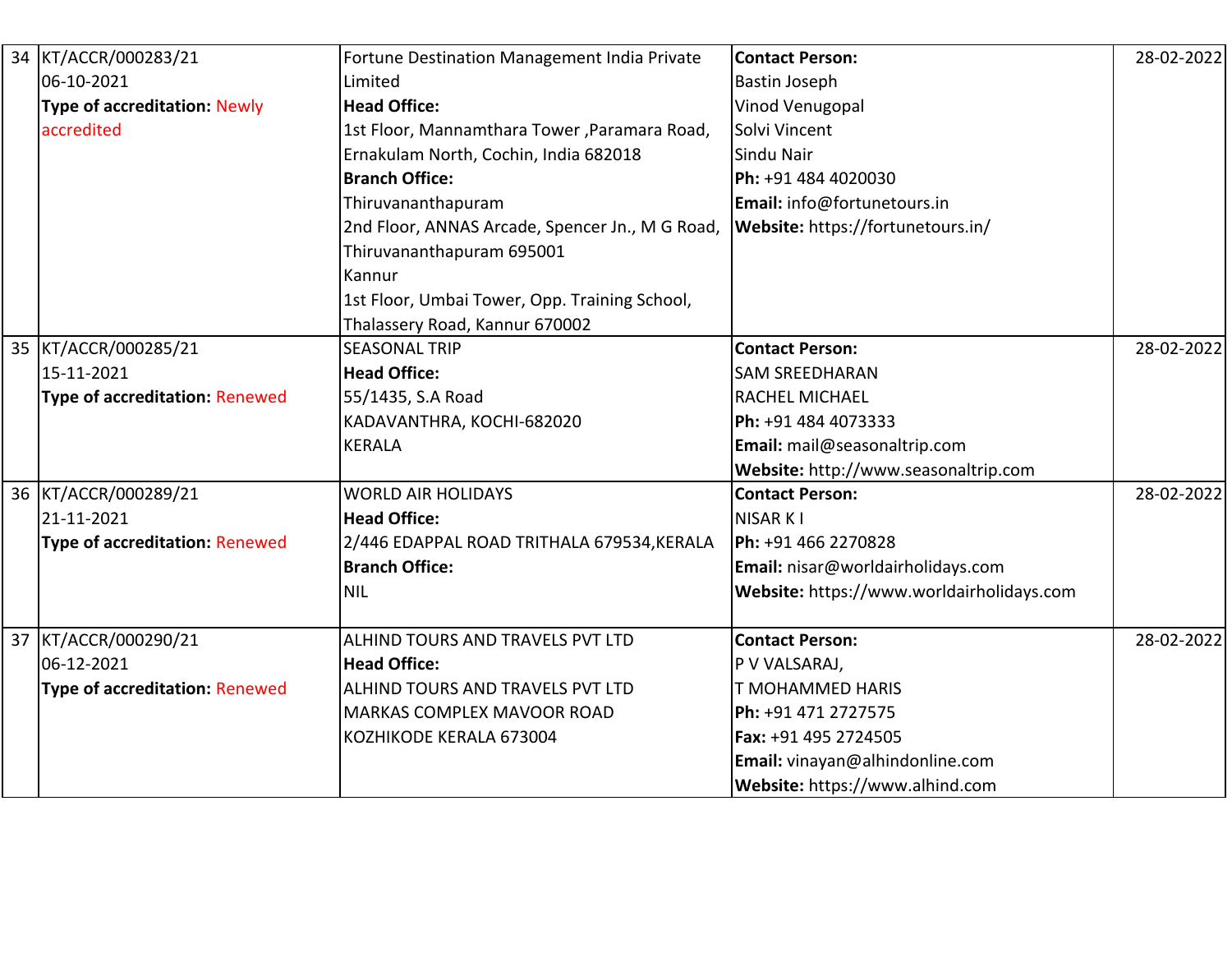| 38 KT/ACCR/000288/21                  | VIVEKANANDA TRAVELS PRIVATE LIMITED                             | <b>Contact Person:</b>                         | 28-02-2022 |
|---------------------------------------|-----------------------------------------------------------------|------------------------------------------------|------------|
| 11-12-2021                            | <b>Head Office:</b>                                             | C Narendran - Chairman & Managing Director     |            |
| <b>Type of accreditation: Renewed</b> | Vivekananda Travels Private Limited, 17/483B, 1st               | Usha S - Director                              |            |
|                                       | Floor, Sreekanteshwara Complex, SK Temple                       | Ph: +91 495 4854444, 2727100, 2727800,         |            |
|                                       | Road, Kozhikode, Kerala - 673004                                | 2727575, 2725757                               |            |
|                                       |                                                                 | Email:                                         |            |
|                                       |                                                                 | gayathrinarendran@vivekanandatravelspltd.com   |            |
|                                       |                                                                 | <b>Website:</b>                                |            |
|                                       |                                                                 | http://www.vivekanandatravelspltd.com/         |            |
| 39 KT/ACCR/000293/22                  | International Pilgrimage Revolution Pvt. Ltd                    | <b>Contact Person:</b>                         | 28-02-2022 |
| 25-01-2022                            | <b>Head Office:</b>                                             | Mr Rens Manuel (Director)                      |            |
| <b>Type of accreditation: Renewed</b> | International Pilgrimage Revolution Pvt. Ltd                    | Ph: +91 484 2626205                            |            |
|                                       | VII/568, K.A.P Commercial Center, R.S Road,                     | Email: info@gowithipr.com                      |            |
|                                       | Aluva Kerala- 683101                                            | Website: https://www.gowithipr.com             |            |
|                                       | <b>Branch Office:</b>                                           |                                                |            |
|                                       | J - 105, Rampuri, Kalkaji New Delhi - 110 019                   |                                                |            |
| 40 KT/ACCR/000268/20                  | Southern Odyssey Private Limited                                | <b>Contact Person:</b>                         | 27-04-2022 |
| 20-12-2020                            | <b>Head Office:</b>                                             | Rameshkumar Madhavan Nair                      |            |
| <b>Type of accreditation: Renewed</b> | Head Office: Karothukuzhi Building, Pillar No.181,              | <b>Bindu Ramesh</b>                            |            |
|                                       | <b>Near Muttom Metrostation</b>                                 | Ph: +91 487 2421243                            |            |
|                                       | Aluva, Cochin 683106.                                           | Email: info@southernodyssey.com                |            |
|                                       |                                                                 | Website: https://www.southernodyssey.com       |            |
| 41 KT/ACCR/000286/21                  | WORLDVIEWER DOT COM(INDIA) PVT LTD                              | <b>Contact Person:</b>                         | 27-04-2022 |
| 26-05-2021                            | <b>Head Office:</b>                                             | Mr.Siby George (Managing Director, Mrs.Jasmine |            |
| <b>Type of accreditation: Renewed</b> | G-66, ELDERS FORUM ROAD, PANAMPILLY NAGAR,                      | Siby(Director)                                 |            |
|                                       | KOCHI-682 036                                                   | Ph: +91 484 4010403                            |            |
|                                       | <b>Branch Office:</b>                                           | Fax: NIL                                       |            |
|                                       | Nil                                                             | Email: reservation@keralatravels.com           |            |
|                                       |                                                                 | Website: https://www.keralatravels.com         |            |
| 42 KT/ACCR/000292/22                  | <b>ZENITH TRANSPORT</b>                                         | <b>Contact Person:</b>                         | 27-04-2022 |
| 17-06-2021                            | <b>Head Office:</b>                                             | ANASRI.M                                       |            |
| <b>Type of accreditation: Newly</b>   | <b>ZENITH TRANSPORT</b>                                         | Ph: +91 474 2572196                            |            |
| accredited                            | MAIN ROAD PARIPPALLY PARIPPALLY P O KOLLAM Fax: + 91 9995930808 |                                                |            |
|                                       |                                                                 | Email: zenithtransportzt@gmail.com             |            |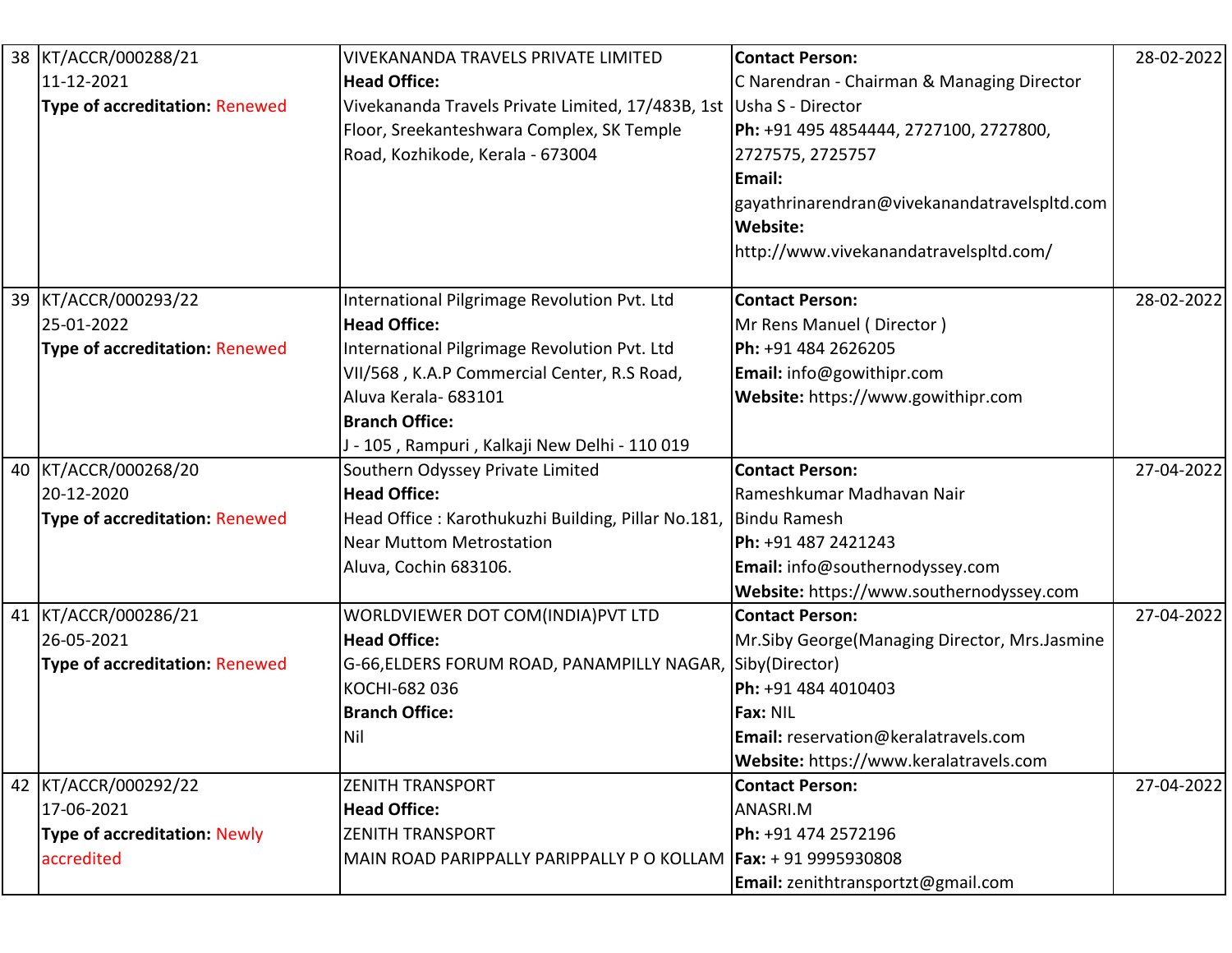| 43 KT/ACCR/000291/21                  | <b>MOULAVI TOURS &amp; TRAVELS</b>                                        | <b>Contact Person:</b>                 | 27-04-2022 |
|---------------------------------------|---------------------------------------------------------------------------|----------------------------------------|------------|
| 10-11-2021                            | <b>Head Office:</b>                                                       | Akbar A V                              |            |
| <b>Type of accreditation: Renewed</b> | First Floor, 5/3623/24 FF20, 21, Bank Road, Calicut,   Ph: +91 4952766369 |                                        |            |
|                                       | Kerala                                                                    | Email: moulavicit@gmail.com            |            |
|                                       |                                                                           | Website:                               |            |
|                                       |                                                                           | http://www.moulavtoursandtravel.com    |            |
| 44 KT/ACCR/000294/22                  | <b>Focuz Medicare and Holidays</b>                                        | <b>Contact Person:</b>                 | 27-04-2022 |
| 23-11-2021                            | <b>Head Office:</b>                                                       | <b>Mohamed Munavar</b>                 |            |
| <b>Type of accreditation: Renewed</b> | Kalathingal Tower, Near Calicut Airport.                                  | <b>Mohamed Murshid</b>                 |            |
|                                       | Karipur, Malappuram, Kerala                                               | <b>Mohamed Mubashir</b>                |            |
|                                       | India 673 647                                                             | Najeeb Rahman                          |            |
|                                       |                                                                           | Moosa Koya                             |            |
|                                       |                                                                           | Ph: +91 494 2409400                    |            |
|                                       |                                                                           | Fax: +91 483 2712399                   |            |
|                                       |                                                                           | Email: admin@focuzholidayz.com         |            |
|                                       |                                                                           | Website: http://focuzholidayz.com/     |            |
| 45 KT/ACCR/000287/21                  | <b>Travel Nivriti</b>                                                     | <b>Contact Person:</b>                 | 27-04-2022 |
| 15-12-2021                            | <b>Head Office:</b>                                                       | Amith Sudhan/                          |            |
| <b>Type of accreditation: Renewed</b> | Travel Nivriti Aswini, TC 28/1161-1, Swra-33,                             | Aneesh Chandran                        |            |
|                                       | Peringanamodom Lane, Sreekanteswaram,                                     | Ph: +91 9895235422                     |            |
|                                       | Thiruvananthapuram-23, Kerala, India                                      | Email: sales@travelnivriti.com         |            |
|                                       |                                                                           | Website: https://www.travelnivriti.com |            |
| 46 KT/ACCR/000298/22                  | <b>SUBURBAN TRAVELS</b>                                                   | <b>Contact Person:</b>                 | 27-04-2022 |
| 25-01-2022                            | <b>Head Office:</b>                                                       | <b>C.P AJITH KUMAR</b>                 |            |
| <b>Type of accreditation: Renewed</b> | First Flr, Suburban Complex                                               | Ph: +91 484 2343333, 2334333           |            |
|                                       | Mamangalam                                                                | Fax: +91 484 2348883                   |            |
|                                       | Palarivattom PO                                                           | Email: info@suburban.in                |            |
|                                       | Cochin-682025                                                             | Website: https://www.suburban.travel   |            |
| 47 KT/ACCR/000299/22                  | JAI MARUTI HOLIDAYS TOURS AND TRAVELS                                     | <b>Contact Person:</b>                 | 27-04-2022 |
| 12-02-2022                            | <b>Head Office:</b>                                                       | G.Unnikrishnan                         |            |
| <b>Type of accreditation: Renewed</b> | Valiamatom, West Fort, Mavelikara, Alappuzha,                             | Ph: +91 479 2342463                    |            |
|                                       | Kerala, India PIN-690 101                                                 | Fax: +91 479 2342260                   |            |
|                                       | <b>Branch Office:</b>                                                     | Email: jmholidays@gmail.com            |            |
|                                       | Nil                                                                       | Website: https://www.jmholidays.com    |            |